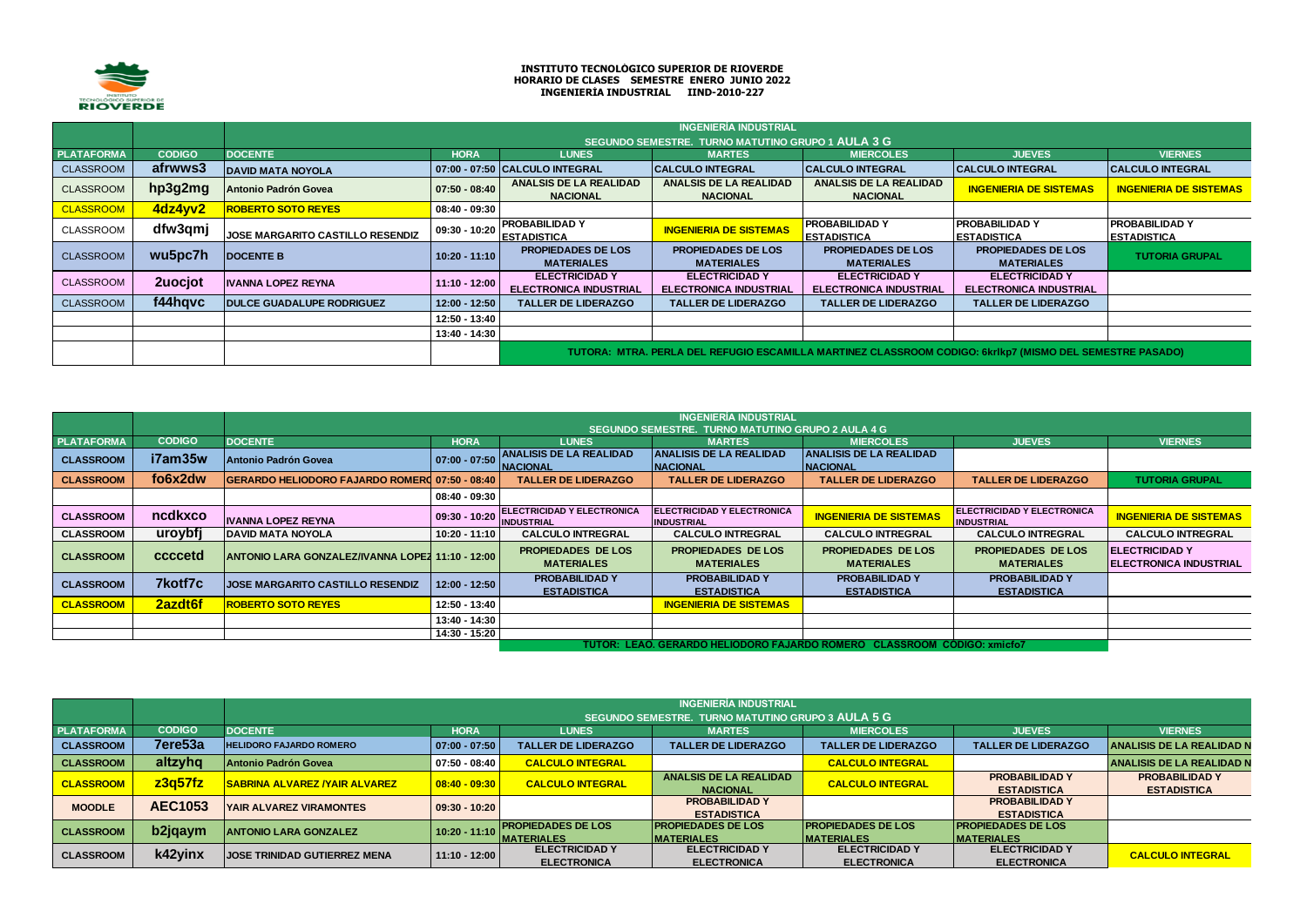| <b>CLASSROOM</b> | q4x2dc2 | <b>ROBERTO SOTO REYES</b> |               | 12:00 - 12:50 INGENIERIA DE SISTEMAS | <b>INGENIERIA DE SISTEMAS</b> | <b>INGENIERIA DE SISTEMAS</b> | <b>TUTORIA GRUPAL</b> |
|------------------|---------|---------------------------|---------------|--------------------------------------|-------------------------------|-------------------------------|-----------------------|
|                  |         |                           | 12:50 - 13:40 |                                      |                               |                               |                       |
|                  |         |                           |               |                                      |                               |                               |                       |
|                  |         |                           |               |                                      |                               |                               |                       |

**TUTOR: MTRA. SABRINA ABIGAIL ALVAREZ VIRAMONTES CLASSROOM CODIGO: ohdi2t6**

|                   |               |                                     | <b>INGENIERÍA INDUSTRIAL</b> |                                                |                                                |                                                |                                                   |                         |  |  |  |
|-------------------|---------------|-------------------------------------|------------------------------|------------------------------------------------|------------------------------------------------|------------------------------------------------|---------------------------------------------------|-------------------------|--|--|--|
|                   |               |                                     |                              |                                                | SEGUNDO SEMESTRE. TURNO VESPERTINO AULA 3 G    |                                                |                                                   |                         |  |  |  |
| <b>PLATAFORMA</b> | <b>CODIGO</b> | <b>DOCENTE</b>                      | <b>HORA</b>                  | <b>LUNES</b>                                   | <b>MARTES</b>                                  | <b>MIERCOLES</b>                               | <b>JUEVES</b>                                     | <b>VIERNES</b>          |  |  |  |
| <b>CLASSROOM</b>  | bogsbmy       | <b>ROBERTO SOTO REYES</b>           | 12:50 - 13:40                | <b>INGENIERIA DE SISTEMAS</b>                  |                                                | <b>INGENIERIA DE SISTEMAS</b>                  | <b>INGENIERIA DE SISTEMAS</b>                     |                         |  |  |  |
| <b>CLASSROOM</b>  | ozcyd3l       | <b>DOCENTE B</b>                    | 13:40 - 14:30                | <b>PROPIEDADES DE LOS</b><br><b>MATERIALES</b> | <b>PROPIEDADES DE LOS</b><br><b>MATERIALES</b> | <b>PROPIEDADES DE LOS</b><br><b>MATERIALES</b> | <b>PROPIEDADES DE LOS</b><br><b>MATERIALES</b>    |                         |  |  |  |
| <b>CLASSROOM</b>  | xjixj3a       | <b>IVANNA LOPEZ REYNA</b>           | 14:30 - 15:20                | <b>ELECTRICIDAD Y</b><br><b>ELECTRONICA</b>    | <b>ELECTRICIDAD Y</b><br><b>ELECTRONICA</b>    | <b>ELECTRICIDAD Y</b><br><b>ELECTRONICA</b>    | <b>ELECTRICIDAD Y</b><br><b>ELECTRONICA</b>       |                         |  |  |  |
| <b>CLASSROOM</b>  | qxgn4oa       | <b>JUAN CARLOS SEGURA HERNANDEZ</b> | $15:20 - 16:10$              | <b>PROBABILIDAD Y</b><br><b>ESTADISTICA</b>    | <b>PROBABILIDAD Y</b><br><b>ESTADISTICA</b>    | <b>PROBABILIDAD Y</b><br><b>ESTADISTICA</b>    | <b>PROBABILIDAD Y</b><br><b>ESTADISTICA</b>       |                         |  |  |  |
| <b>CLASSROOM</b>  | 7znf2ul       | <b>GERARDO HELIODORO FAJARDO</b>    | 16:10 - 17:00                | <b>TALLER DE LIDERAZGO</b>                     | ANALISIS DE LA REALIDAD<br><b>NACIONAL</b>     | <b>TALLER DE LIDERAZGO</b>                     | <b>TALLER DE LIDERAZGO</b>                        |                         |  |  |  |
| <b>CLASSROOM</b>  | ogir4ki       | <b>GERARDO HELIODORO FAJARDO</b>    | 17:00 - 17:50                | <b>TALLER DE LIDERAZGO</b>                     | <b>ANALISIS DE LA REALIDAD</b><br>NACIONAL     | <b>TUTORIA GRUPAL</b>                          | <b>ANALISIS DE LA REALIDAD</b><br><b>NACIONAL</b> |                         |  |  |  |
| <b>CLASSROOM</b>  | ejcofss       | <b>MARTHA ELIA SANCHEZ NUÑEZ</b>    | 17:50 - 18:40                | <b>CALCULO INTEGRAL</b>                        | <b>CALCULO INTEGRAL</b>                        | <b>CALCULO INTEGRAL</b>                        | <b>CALCULO INTEGRAL</b>                           | <b>CALCULO INTEGRAL</b> |  |  |  |
|                   |               |                                     | 18:40 - 19:30                |                                                |                                                |                                                |                                                   |                         |  |  |  |
|                   |               |                                     | 19:30 - 20:20                |                                                |                                                |                                                |                                                   |                         |  |  |  |
|                   |               |                                     |                              |                                                |                                                |                                                |                                                   |                         |  |  |  |
|                   |               |                                     |                              |                                                |                                                |                                                |                                                   |                         |  |  |  |

**TUTOR: LEAO. GERARDO HELIODORO FAJARDO ROMERO CLASSROOM CÓDIGO: oqiece3**

**PLATAFORMA DOCENTE HORA LUNES MARTES MIERCOLES JUEVES VIERNES** CLASSROOM WORD WORD NOUSHIGLENE Y SSEGURIDAD INDUSTRIGHT Y SSEGURIDAD INDUSTRIGHT Y SSEGURIDAD INDUSTRIGHT Y SSEGURIDAD INDUSTRIGHT Y SSEGURIDAD INDUSTRIGHT Y SSEGURIDAD INDUSTRIGHT Y SSEGURIDAD INDUSTRIGHT Y SSEGURIDAD IN **CLASSROOM ARTURO MONTANTE RICO 07:50 - 08:40 PROCESOS DE FABRICACIÓN PROCESOS DE FABRICACIÓN PROCESOS DE FABRICACIÓN PROCESOS DE FABRICACIÓN FISICA CLASSROOM DAVID MATA NOYOLA 08:40 - 09:30 INVESTIGACION DE OPERACIONES l INVESTIGACION DE OPERACIONES l INVESTIGACION DE OPERACIONES l INVESTIGACION DE OPERACIONES l FISICA CLASSROOM SABRINA ABIGAIL ALVAREZ V/ YAIR ALVAREZ 09:30 - 10:20 FISICA FISICA ESTUDIO DEL TRABAJO II CLASSROOM NANCY TURRUBIARTES/ YAIR ALVAREZ 10:20 - 11:10 ALGORITMOS Y LENGUAJES DE PROGRAMACIÓN ALGORITMOS Y LENGUAJES DE PROGRAMACIÓN ALGORITMOS Y LENGUAJES DE PROGRAMACIÓN ALGORITMOS Y LENGUAJES DE PROGRAMACIÓN ESTUDIO DEL TRABAJO II CLASSROOM JOSE MARGARITO CASTILLO 11:10 - 12:00 ESTADISTICA INFERENCIAL II ESTADISTICA INFERENCIAL II ESTADISTICA INFERENCIAL II ESTADISTICA INFERENCIAL II ESTADISTICA INFERENCIAL II MOODLE YAIR ALVAREZ VIRAMONTES 12:00 - 12:50 ESTUDIO DEL TRABAJO II ESTUDIO DEL TRABAJO II ESTUDIO DEL TRABAJO II ESTUDIO DEL TRABAJO II TUTORIA GRUPAL 12:50 - 13:40 TUTOR: YAIR OSWALDO ALVAREZ VIRAMONTES PLATFORMA MOODLE CODIGO: tutoria2022 INGENIERÍA INDUSTRIAL CUARTO SEMESTRE. TURNO MATUTINO GRUPO 1 AULA 6 G vncny5e wu5pc7h 5rgsc6j gnvrgkn 5updrxx 6ngoalt INJ1012A CODIGO** 

|                   |               | INGENIERÍA INDUSTRIAL                              |                                                  |               |                               |                  |               |                |  |  |  |
|-------------------|---------------|----------------------------------------------------|--------------------------------------------------|---------------|-------------------------------|------------------|---------------|----------------|--|--|--|
|                   |               |                                                    | CUARTO SEMESTRE. TURNO MATUTINO GRUPO 2 AULA 7 G |               |                               |                  |               |                |  |  |  |
| <b>PLATAFORMA</b> | <b>CODIGO</b> | <b>DOCENTE</b>                                     | <b>HORA</b>                                      | <b>LUNES</b>  | <b>MARTES</b>                 | <b>MIERCOLES</b> | <b>JUEVES</b> | <b>VIERNES</b> |  |  |  |
| <b>CLASSROOM</b>  | emc4r4o       | SABRINA ABIGAIL ALVAREZ / YAIR ALVAR 07:00 - 07:50 |                                                  | <b>FISICA</b> | <b>ESTUDIO DEL TRABAJO II</b> | <b>FISICA</b>    |               |                |  |  |  |

REV. 0 **DC-FT-04**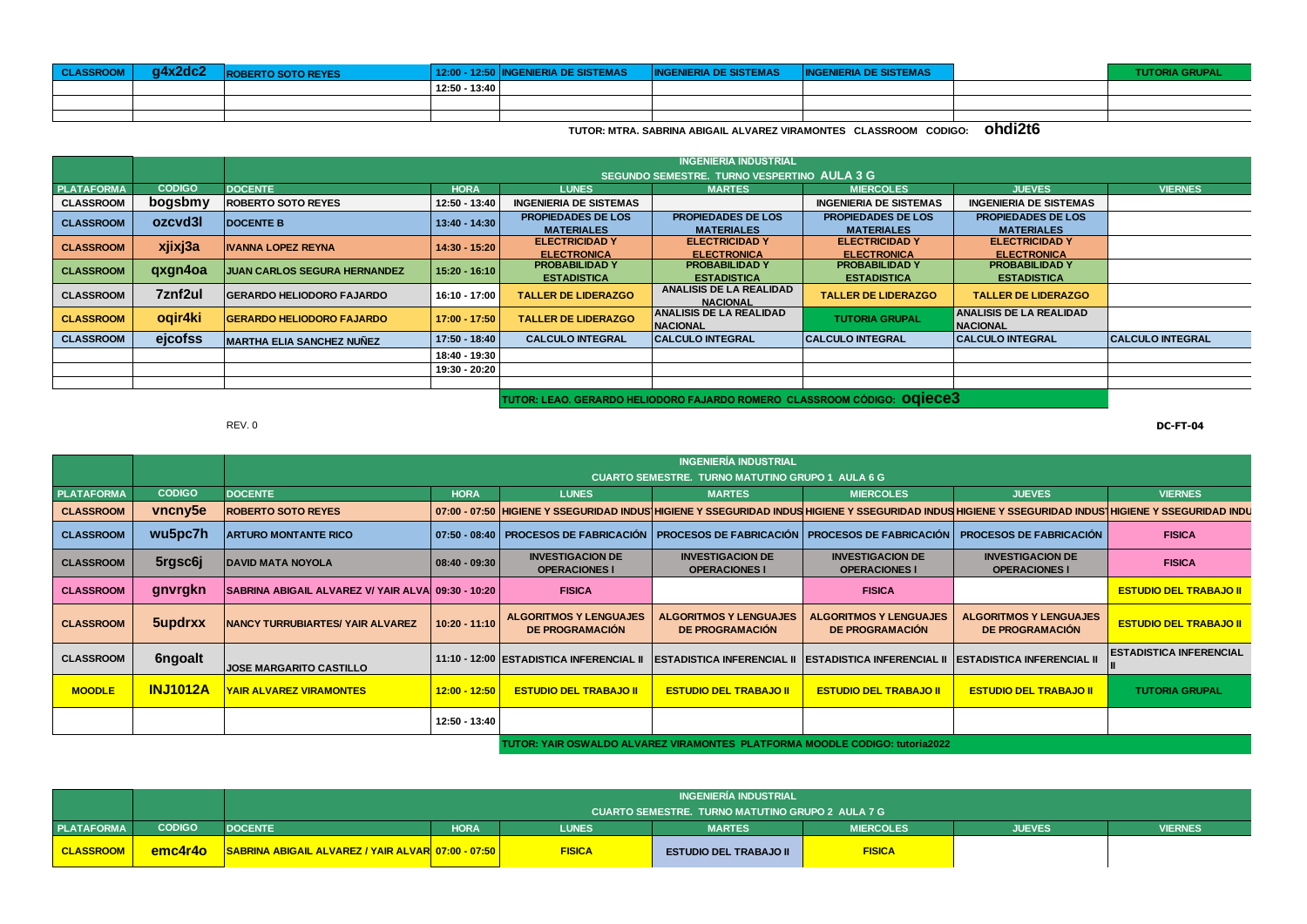| <b>MOODLE</b>    | <b>INJ1012B</b> | YAIR ALVAREZ VIRAMONTES                    | $07:50 - 08:40$ | <b>ESTUDIO DEL TRABAJO II</b>                           | <b>ESTUDIO DEL TRABAJO II</b>                    | <b>ESTUDIO DEL TRABAJO II</b>                                  | <b>ESTUDIO DEL TRABAJO II</b>                           | <b>ESTUDIO DEL TRABAJO II</b>                   |
|------------------|-----------------|--------------------------------------------|-----------------|---------------------------------------------------------|--------------------------------------------------|----------------------------------------------------------------|---------------------------------------------------------|-------------------------------------------------|
| <b>CLASSROOM</b> | xgol6j2         | <b>IROBERTO SOTO REYES</b>                 | $08:40 - 09:30$ | <b>HIGIENE Y SEGURIDAD</b><br><b>INDUSTRIAL</b>         | <b>HIGIENE Y SEGURIDAD</b><br><b>INDUSTRIAL</b>  | <b>HIGIENE Y SEGURIDAD</b><br><b>INDUSTRIAL</b>                | <b>HIGIENE Y SEGURIDAD</b><br><b>INDUSTRIAL</b>         | <b>HIGIENE Y SEGURIDAD</b><br><b>INDUSTRIAL</b> |
| <b>CLASSROOM</b> | dn2hu77         | <b>ANTONIO LARA GONZALEZ / SABRINA ABI</b> |                 | 09:30 - 10:20 PROCESOS DE FABRICACIÓN                   | <b>IPROCESOS DE FABRICACIÓN</b>                  | <b>IPROCESOS DE FABRICACIÓN</b>                                | <b>PROCESOS DE FABRICACIÓN</b>                          | <b>FISICA</b>                                   |
|                  |                 |                                            | 10:20 - 11:10   |                                                         |                                                  |                                                                |                                                         | <b>FISICA</b>                                   |
| <b>MOODLE</b>    | <b>IIND</b>     | <b>IPAUL AARON GOMEZ HERNANDEZ</b>         | $11:10 - 12:00$ | <b>ALGORITMOS Y LENGUAJES</b><br><b>DE PROGRAMACIÓN</b> | <b>ALGORITMOS Y LENGUAJES</b><br>DE PROGRAMACIÓN | <b>ALGORITMOS Y LENGUAJES</b><br><b>DE PROGRAMACIÓN</b>        | <b>ALGORITMOS Y LENGUAJES</b><br><b>DE PROGRAMACIÓN</b> |                                                 |
| <b>CLASSROOM</b> | lo736aa         | <b>DAVID MATA NOYOLA</b>                   | 12:00 - 12:50   | <b>INVESTIGACIÓN DE</b><br><b>IOPERACIONES I</b>        | <b>INVESTIGACIÓN DE</b><br><b>OPERACIONES I</b>  | <b>INVESTIGACIÓN DE</b><br><b>OPERACIONES I</b>                | <b>INVESTIGACIÓN DE</b><br><b>OPERACIONES I</b>         | <b>TUTORIA GRUPAL</b>                           |
| <b>CLASSROOM</b> | aneshif         | <b>IJOSE MARGARITO CASTILLO RESENDIZ</b>   |                 | 12:50 - 13:40   ESTADISTICA INFERENCIAL II              | <b>ESTADISTICA INFERENCIAL</b>                   | <b>ESTADISTICA INFERENCIAL II</b>                              | <b>ESTADISTICA INFERENCIAL II</b>                       | <b>ESTADISTICA INFERENCIAL</b>                  |
|                  |                 |                                            |                 |                                                         |                                                  |                                                                |                                                         |                                                 |
|                  |                 |                                            |                 |                                                         |                                                  | TUTOR: ING. OLGA EDITH VILLALÓN PIÑA CLASSROON CODIGO: znw3tti |                                                         |                                                 |

|                   |               |                                                            |                 |                                                          | <b>INGENIERÍA INDUSTRIAL</b>                            |                                                                                             |                                                          |                                                 |
|-------------------|---------------|------------------------------------------------------------|-----------------|----------------------------------------------------------|---------------------------------------------------------|---------------------------------------------------------------------------------------------|----------------------------------------------------------|-------------------------------------------------|
|                   |               |                                                            |                 |                                                          | <b>CUARTO SEMESTRE. TURNO VESPERTINO AULA 4 G</b>       |                                                                                             |                                                          |                                                 |
| <b>PLATAFORMA</b> | <b>CODIGO</b> | <b>DOCENTE</b>                                             | <b>HORA</b>     | <b>LUNES</b>                                             | <b>MARTES</b>                                           | <b>MIERCOLES</b>                                                                            | <b>JUEVES</b>                                            | <b>VIERNES</b>                                  |
|                   |               |                                                            | 12:00 - 12:50   |                                                          |                                                         |                                                                                             |                                                          |                                                 |
| <b>CLASSROOM</b>  | tbpydcu       | <b>JUANA CATALINA OLVERA</b>                               | $12:50 - 13:40$ | <b>INVESTIGACIÓN DE</b><br><b>OPERACIONES I</b>          |                                                         | <b>INVESTIGACIÓN DE</b><br><b>OPERACIONES I</b>                                             | <b>INVESTIGACIÓN DE</b><br><b>OPERACIONES I</b>          | <b>INVESTIGACIÓN DE</b><br><b>OPERACIONES I</b> |
| <b>CLASSROOM</b>  | mqq6qwt       | <b>ROBERTO SOTO REYES</b>                                  | $13:40 - 14:30$ | <b>HIGIENE Y SEGURIDA</b><br><b>INDUSTRIAL</b>           | <b>HIGIENE Y SEGURIDA</b><br><b>INDUSTRIAL</b>          | <b>HIGIENE Y SEGURIDA</b><br><b>INDUSTRIAL</b>                                              | <b>HIGIENE Y SEGURIDA</b><br><b>INDUSTRIAL</b>           | <b>HIGIENE Y SEGURIDA</b><br><b>INDUSTRIAL</b>  |
| <b>CLASSROOM</b>  | v36kvve       | <b>INANCY TURRUBIARTES / OLGA EDITH VILL 14:30 - 15:20</b> |                 | <b>ALGORITMOS Y LENGUAJES</b><br><b>IDE PROGRAMACIÓN</b> | <b>ALGORITMOS Y LENGUAJES</b><br><b>DE PROGRAMACIÓN</b> | <b>ALGORITMOS Y LENGUAJES</b><br><b>IDE PROGRAMACIÓN</b>                                    | <b>ALGORITMOS Y LENGUAJES</b><br><b>IDE PROGRAMACIÓN</b> | <b>ESTUDIO DEL TRABAJO II</b>                   |
| <b>CLASSROOM</b>  | jpv6lyx       | OLGA EDITH VILLALÓN PIÑA                                   | 15:20 - 16:10   | <b>ESTUDIO DEL TRABAJO II</b>                            | <b>ESTUDIO DEL TRABAJO II</b>                           | <b>ESTUDIO DEL TRABAJO II</b>                                                               | <b>ESTUDIO DEL TRABAJO II</b>                            | <b>ESTUDIO DEL TRABAJO II</b>                   |
| <b>CLASSROOM</b>  | vnzet23       | JUAN CARLOS SEGURA HERNANDEZ                               | $16:10 - 17:00$ | <b>FISICA</b>                                            | <b>FISICA</b>                                           | <b>FISICA</b>                                                                               | <b>FISICA</b>                                            |                                                 |
| <b>CLASSROOM</b>  | b3bnn7i       | <b>MARTHA ELIA SANCHEZ</b>                                 |                 | 17:00 - 17:50   ESTADISTICA INFERENCIAL II               | <b>ESTADISTICA INFERENCIAL II</b>                       | <b>ESTADISTICA INFERENCIAL II</b>                                                           | <b>ESTADISTICA INFERENCIAL II</b>                        | <b>ESTADISTICA INFERENCIAL</b>                  |
| <b>CLASSROOM</b>  | wqysi3e       | <b>VICTOR MANUEL MARCOS</b>                                |                 |                                                          |                                                         | 17:50 - 18:40   PROCESOS DE FABRICACIÓN   PROCESOS DE FABRICACIÓN   PROCESOS DE FABRICACIÓN | <b>TUTORIA GRUPAL</b>                                    | <b>PROCESOS DE</b><br><b>FABRICACIÓN</b>        |
|                   |               |                                                            | 18:40 - 19:30   |                                                          |                                                         |                                                                                             |                                                          |                                                 |
|                   |               |                                                            | 19:30 - 20:20   |                                                          |                                                         |                                                                                             |                                                          |                                                 |
|                   |               |                                                            |                 |                                                          |                                                         | TUTOR: LEAO. GERARDO HELIODORO FAJARDO ROMERO, CLASSROOM CÓDIGO: jmgh5bw                    |                                                          |                                                 |

|                   |                |                                            | <b>INGENIERÍA INDUSTRIAL</b>                                                                        |                                                   |                                                   |                                                   |                                                   |  |  |  |  |
|-------------------|----------------|--------------------------------------------|-----------------------------------------------------------------------------------------------------|---------------------------------------------------|---------------------------------------------------|---------------------------------------------------|---------------------------------------------------|--|--|--|--|
|                   |                | SEXTO SEMESTRE. TURNO MATUTINO 1 AULA 10 G |                                                                                                     |                                                   |                                                   |                                                   |                                                   |  |  |  |  |
| <b>PLATAFORMA</b> | <b>CODIGO</b>  | <b>DOCENTE</b>                             | <b>HORA</b><br><b>JUEVES</b><br><b>VIERNES</b><br><b>MIERCOLES</b><br><b>LUNES</b><br><b>MARTES</b> |                                                   |                                                   |                                                   |                                                   |  |  |  |  |
|                   |                |                                            | $07:00 - 07:50$                                                                                     |                                                   |                                                   |                                                   |                                                   |  |  |  |  |
| <b>CLASSROOM</b>  | <b>7nosfif</b> | <b>OLGA EDITH VILLALON PIÑA</b>            | $ 07:50 - 08:40 $                                                                                   | <b>ADMINISTRACIÓN DE</b><br><b>OPERACIONES II</b> | <b>ADMINISTRACIÓN DE</b><br><b>OPERACIONES II</b> | <b>ADMINISTRACIÓN DE</b><br><b>OPERACIONES II</b> | <b>ADMINISTRACIÓN DE</b><br><b>OPERACIONES II</b> |  |  |  |  |
|                   |                |                                            | $08:40 - 09:30$                                                                                     |                                                   |                                                   |                                                   |                                                   |  |  |  |  |
| <b>CLASSROOM</b>  | obwysod        | <b>INADIA ELIZABETH LINARES</b>            |                                                                                                     | 09:30 - 10:20 INGENIERIA ECONOMICA                | <b>INGENIERIA ECONOMICA</b>                       | <b>INGENIERIA ECONOMICA</b>                       | <b>INGENIERIA ECONOMICA</b>                       |  |  |  |  |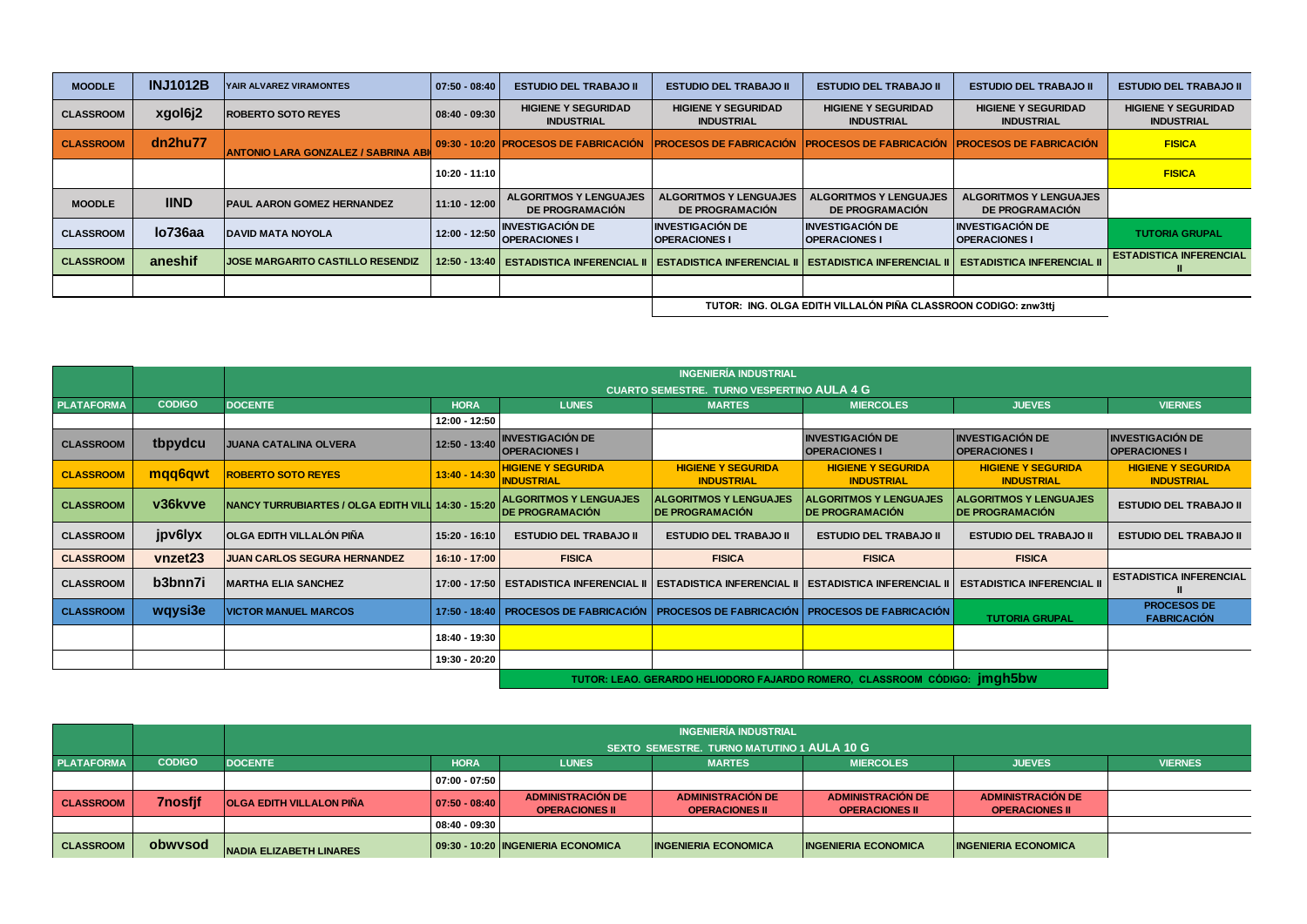| <b>CLASSROOM</b> | mjb4udg | <b>ROBERTO SOTO REYES</b>       |                 | 10:20 - 11:10 ADMON, DEL MANTENIMIENTO                              | <b>ADMON, DEL</b><br><b>MANTENIMIENTO</b>          | <b>ADMON, DEL</b><br><b>MANTENIMIENTO</b>                  | <b>ADMON, DEL MANTENIMIENTO I</b>                  | <b>TUTORIA GRUPAL</b>                              |
|------------------|---------|---------------------------------|-----------------|---------------------------------------------------------------------|----------------------------------------------------|------------------------------------------------------------|----------------------------------------------------|----------------------------------------------------|
| <b>CLASSROOM</b> | 6soole3 | <b>PERLA ESCAMILLA MARTINEZ</b> |                 | 11:10 - 12:00 TALLER DE INVESTIGACIÓN I                             | <b>TALLER DE INVESTIGACIÓN I</b>                   | <b>TALLER DE INVESTIGACIÓN I TALLER DE INVESTIGACIÓN I</b> |                                                    |                                                    |
| <b>CLASSROOM</b> | e7qct7o | <b>IVANNA LOPEZ REYNA</b>       | $12:00 - 12:50$ | <b>SIMULACION</b>                                                   | <b>SIMULACION</b>                                  | <b>SIMULACION</b>                                          | <b>SIMULACION</b>                                  | <b>MERCADOTECNIA</b>                               |
| <b>CLASSROOM</b> | xiblujw | <b>JAVIER RUIZ AGUILAR</b>      | $12:50 - 13:40$ | <b>ANALISIS Y DISEÑO DE</b><br><b>EXPERIMENTOS</b>                  | <b>ANALISIS Y DISEÑO DE</b><br><b>EXPERIMENTOS</b> | <b>ANALISIS Y DISEÑO DE</b><br><b>IEXPERIMENTOS</b>        | <b>ANALISIS Y DISEÑO DE</b><br><b>EXPERIMENTOS</b> | <b>ANALISIS Y DISEÑO DE</b><br><b>EXPERIMENTOS</b> |
| <b>CLASSROOM</b> | y4tcbiy | <b>PERLA ESCAMILLA MARTINEZ</b> |                 | 13:40-14:30 MERCADOTECNIA                                           | <b>MERCADOTECNIA</b>                               | <b>MERCADOTECNIA</b>                                       | <b>MERCADOTECNIA</b>                               |                                                    |
|                  |         |                                 |                 | TUTOR: ING. JUANA CATALINA OLVERA ESCOTO CLASSSROOM CODIGO: 5c6yeyg |                                                    |                                                            |                                                    |                                                    |

|                   |               |                                  |                 |                                                                   | <b>INGENIERÍA INDUSTRIAL</b>                                           |                                                     |                                              |                                                     |
|-------------------|---------------|----------------------------------|-----------------|-------------------------------------------------------------------|------------------------------------------------------------------------|-----------------------------------------------------|----------------------------------------------|-----------------------------------------------------|
|                   |               |                                  |                 |                                                                   | SEXTO SEMESTRE. TURNO MATUTINO 2 AULA 11 G                             |                                                     |                                              |                                                     |
| <b>PLATAFORMA</b> | <b>CODIGO</b> | <b>DOCENTE</b>                   | <b>HORA</b>     | <b>LUNES</b>                                                      | <b>MARTES</b>                                                          | <b>MIERCOLES</b>                                    | <b>JUEVES</b>                                | <b>VIERNES</b>                                      |
|                   |               |                                  | $07:00 - 07:50$ |                                                                   |                                                                        |                                                     |                                              |                                                     |
| <b>CLASSROOM</b>  | fhcaece       | <b>IROBERTO SOTO REYES</b>       |                 | 07:50 - 08:40 ADMINISTRACION DEL<br><b>MANTENIMIENTO</b>          | <b>ADMINISTRACION DEL</b><br><b>MANTENIMIENTO</b>                      | <b>ADMINISTRACION DEL</b><br><b>IMANTENIMIENTO</b>  |                                              |                                                     |
| <b>CLASSROOM</b>  | eipaxfk       | <b>JOSE MARGARITO CASTILLO</b>   |                 | 08:40 - 09:30 ANALISIS Y DISEÑO DE<br><b>EXPERIMIENTOS</b>        | ANALISIS Y DISEÑO DE<br><b>EXPERIMIENTOS</b>                           | <b>ANALISIS Y DISEÑO DE</b><br><b>EXPERIMIENTOS</b> | ANALISIS Y DISEÑO DE<br><b>EXPERIMIENTOS</b> | <b>ANALISIS Y DISEÑO DE</b><br><b>EXPERIMIENTOS</b> |
| <b>CLASSROOM</b>  | rekusfu       | <b>PERLA ESCAMILLA MARTINEZ</b>  | $09:30 - 10:20$ | <b>MERCADOTECNIA</b>                                              | <b>MERCADOTECNIA</b>                                                   | <b>MERCADOTECNIA</b>                                | <b>MERCADOTECNIA</b>                         | <b>MERCADOTECNIA</b>                                |
| <b>CLASSROOM</b>  | bermdig       | NADIA ELIZABERTH LINARES SALAZAR |                 | 10:20 - 11:10 INGENIERIA ECONOMICA                                | <b>INGENIERIA ECONOMICA</b>                                            | <b>INGENIERIA ECONOMICA</b>                         | <b>INGENIERIA ECONOMICA</b>                  | <b>ADMINISTRACION DEL</b><br><b>IMANTENIMIENTO</b>  |
|                   |               |                                  | 11:10 - 12:00   |                                                                   |                                                                        |                                                     |                                              | <b>ADMINISTRACIÓN DE</b><br><b>OPERACIONES II</b>   |
| <b>CLASSROOM</b>  | cgsicbe       | <b>PERLA ESCAMILLA MARTINEZ</b>  |                 | 12:00 - 12:50 TALLER DE INVESTIGACION I TALLER DE INVESTIGACION I |                                                                        | <b>TALLER DE INVESTIGACION</b>                      | <b>TALLER DE INVESTIGACION I</b>             | <b>TUTORIA GRUPAL</b>                               |
| <b>CLASSROOM</b>  | cyfyyyv       | <b>IVANNA LOPEZ REYNA</b>        | 12:50-13:40     | <b>SIMULACION</b>                                                 | <b>SIMULACION</b>                                                      | <b>SIMULACION</b>                                   | <b>SIMULACION</b>                            |                                                     |
| <b>CLASSROOM</b>  | uuxhaxb       | OLGA EDITH VILLALON PIÑA         | 13:40-14:30     | <b>ADMINISTRACIÓN DE</b><br><b>OPERACIONES II</b>                 | <b>ADMINISTRACIÓN DE</b><br><b>OPERACIONES II</b>                      | <b>ADMINISTRACIÓN DE</b><br><b>OPERACIONES II</b>   |                                              |                                                     |
|                   |               |                                  |                 |                                                                   | TUTOR: MTRA. NADIA ELIZABETH LINARES SALAZAR classroom codigo: xgrd3ah |                                                     |                                              |                                                     |

|                   |                     |                                                                                                            |                 |                                                    | <b>INGENIERÍA INDUSTRIAL</b>                        |                                                     |                                                     |                                                     |
|-------------------|---------------------|------------------------------------------------------------------------------------------------------------|-----------------|----------------------------------------------------|-----------------------------------------------------|-----------------------------------------------------|-----------------------------------------------------|-----------------------------------------------------|
|                   |                     |                                                                                                            |                 |                                                    | <b>SEXTO SEMESTRE. TURNO VESPERTINO AULA 5 G</b>    |                                                     |                                                     |                                                     |
| <b>PLATAFORMA</b> | <b>CODIGO</b>       | <b>DOCENTE</b>                                                                                             | <b>HORA</b>     | <b>LUNES</b>                                       | <b>MARTES</b>                                       | <b>MIERCOLES</b>                                    | <b>JUEVES</b>                                       | <b>VIERNES</b>                                      |
| <b>CLASSROOM</b>  | 4aeu7bw             | <b>DAVID MATA NOYOLA</b>                                                                                   | $12:50 - 13:40$ | <b>INGENIERIA ECONOMICA</b>                        | <b>INGENIERIA ECONOMICA</b>                         | <b>INGENIERIA ECONOMICA</b>                         | <b>INGENIERIA ECONOMICA</b>                         |                                                     |
| <b>CLASSROOM</b>  | joda5xl             | <b>IVANNA LOPEZ REYNA</b>                                                                                  | 13:40 - 14:30   | <b>SIMULACION</b>                                  | <b>SIMULACION</b>                                   | <b>SIMULACION</b>                                   | <b>SIMULACION</b>                                   |                                                     |
| <b>CLASSROOM</b>  | 7kjy7xd             | <b>PERLA ESCAMILLA MARTINEZ</b>                                                                            | 14:30 - 15:20   | <b>MERCADOTECNIA</b>                               | <b>MERCADOTECNIA</b>                                | <b>MERCADOTECNIA</b>                                | <b>MERCADOTECNIA</b>                                | <b>MERCADOTECNIA</b>                                |
| <b>CLASSROOM</b>  | <b>Inifmwl</b>      | <b>ANTONIO LARA GONZALEZ</b>                                                                               | $15:20 - 16:10$ | <b>ADMINISTRACIÓN DEL</b><br><b>MANTENIMIENTO</b>  | <b>ADMINISTRACIÓN DEL</b><br><b>MANTENIMIENTO</b>   | <b>ADMINISTRACIÓN DEL</b><br><b>MANTENIMIENTO</b>   | <b>ADMINISTRACIÓN DEL</b><br><b>MANTENIMIENTO</b>   |                                                     |
| CLASSROOM         | s36jgrb             | <b>JAVIER RUIZ AGUILAR</b>                                                                                 | 16:10 - 17:00   | <b>ANALISIS Y DISENO DE</b><br><b>EXPERIMENTOS</b> | <b>ANALISIS Y DISENO DE</b><br><b>IEXPERIMENTOS</b> | <b>ANALISIS Y DISENO DE</b><br><b>IEXPERIMENTOS</b> | <b>ANALISIS Y DISENO DE</b><br><b>IEXPERIMENTOS</b> | <b>ANALISIS Y DISEÑO DE</b><br><b>IEXPERIMENTOS</b> |
| <b>CLASSROOM</b>  | qdjim <sub>15</sub> | JUAN CARLOS SEGURA / BLANCA ESTELA 17:00 - 17:50                                                           |                 | <b>ADMINSTRACION DE</b><br><b>OPERACIONES II</b>   | <b>ADMINSTRACION DE</b><br><b>OPERACIONES II</b>    | <b>TALLER DE INVESTIGACIÓN I</b>                    | <b>TALLER DE INVESTIGACIÓN</b>                      | <b>ADMINSTRACION DE</b><br><b>OPERACIONES II</b>    |
| <b>CLASSROOM</b>  | 5wr7rg6             | BLANCA ESTELA PEREZ AGUILAR / JUAN ( 17:50 - 18:40   TALLER DE INVESTIGACIÓN I   TALLER DE INVESTIGACIÓN I |                 |                                                    |                                                     |                                                     |                                                     | <b>ADMINSTRACION DE</b><br><b>OPERACIONES II</b>    |
|                   |                     |                                                                                                            | 18:40 - 19:30   |                                                    | TUTORIA GRUPAL                                      |                                                     |                                                     |                                                     |
|                   |                     |                                                                                                            | 19:30 - 20:20   |                                                    |                                                     |                                                     |                                                     |                                                     |
|                   |                     | TUTORA: ING. ADRIANA MARGARITA MORALES CLASSROOM CODIGO: hbxbr26                                           |                 |                                                    |                                                     |                                                     |                                                     |                                                     |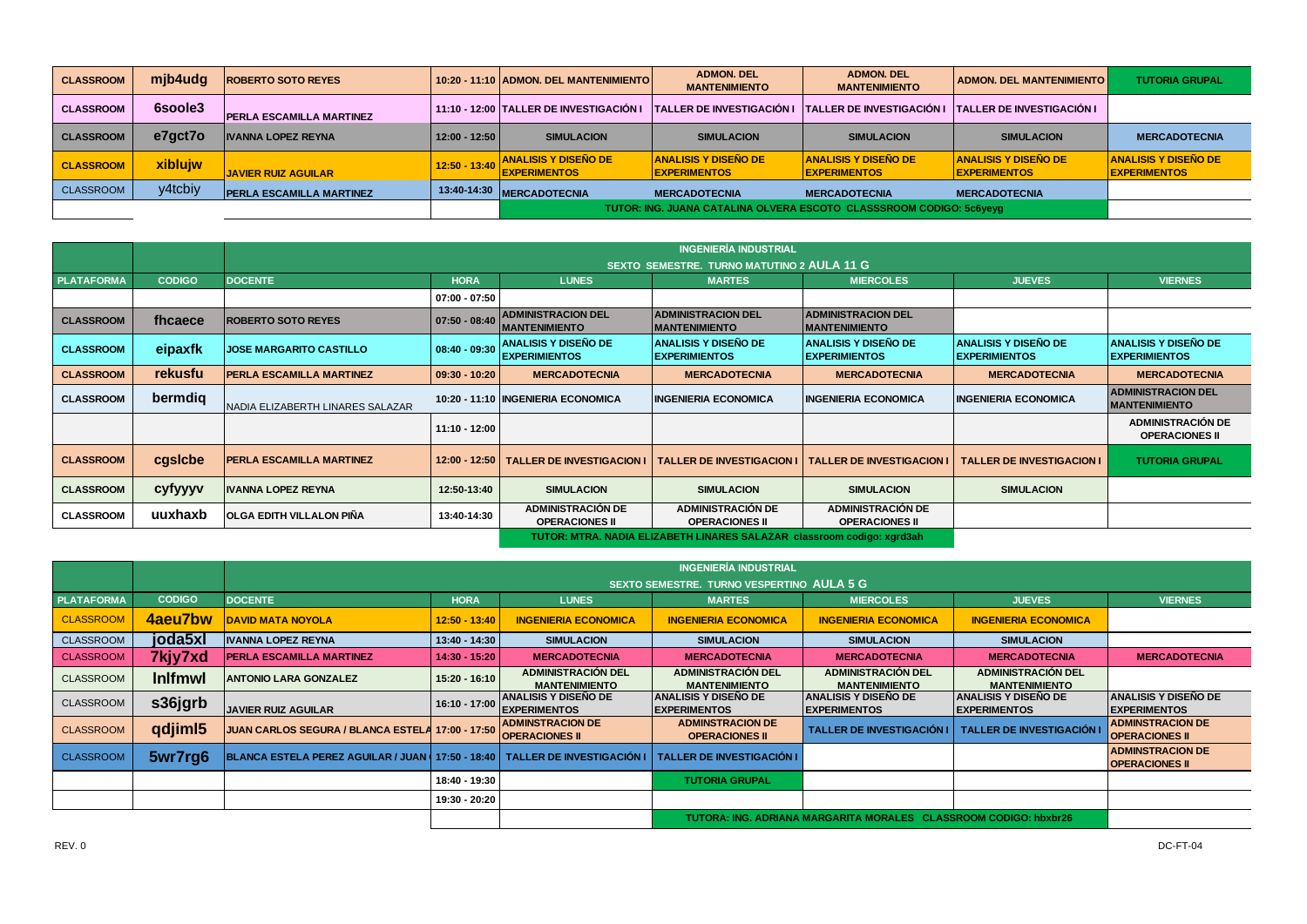|                   |                     | <b>INGENIERÍA INDUSTRIAL</b>                       |                 |                                                                     |                                                                                                                                                                    |                                                                     |                                                                     |                                                                     |  |  |  |  |
|-------------------|---------------------|----------------------------------------------------|-----------------|---------------------------------------------------------------------|--------------------------------------------------------------------------------------------------------------------------------------------------------------------|---------------------------------------------------------------------|---------------------------------------------------------------------|---------------------------------------------------------------------|--|--|--|--|
|                   |                     | <b>OCTAVO SEMESTRE. TURNO MATUTINO 1 AULA 12 G</b> |                 |                                                                     |                                                                                                                                                                    |                                                                     |                                                                     |                                                                     |  |  |  |  |
| <b>PLATAFORMA</b> | <b>CODIGO</b>       | <b>DOCENTE</b>                                     | <b>HORA</b>     | <b>LUNES</b>                                                        | <b>MARTES</b>                                                                                                                                                      | <b>MIERCOLES</b>                                                    | <b>JUEVES</b>                                                       | <b>VIERNES</b>                                                      |  |  |  |  |
| <b>CLASSROOM</b>  | $\gamma$ s673op     | <b>OLGA EDITH VILLAON PIÑA</b>                     | $07:00 - 07:50$ | <b>PLANEACION ESTRATEGICA</b><br><b>DE CALIDAD</b>                  | <b>PLANEACION ESTRATEGICA</b><br><b>DE CALIDAD</b>                                                                                                                 |                                                                     |                                                                     |                                                                     |  |  |  |  |
| <b>CLASSROOM</b>  | wksan4k             | <b>ALFREDO DANIEL UGALDE</b>                       |                 | 07:50 - 08:40   RELACIONES INDUSTRIALES                             | <b>RELACIONES INDUSTRIALES</b>                                                                                                                                     | <b>RELACIONES INDUSTRIALES</b>                                      | <b>RELACIONES INDUSTRIALES</b>                                      | <b>PLANEACION ESTRATEGICA</b><br><b>DE CALIDAD</b>                  |  |  |  |  |
|                   |                     |                                                    | $08:40 - 09:30$ |                                                                     |                                                                                                                                                                    |                                                                     |                                                                     |                                                                     |  |  |  |  |
| <b>CLASSROOM</b>  | oc3jfvn             | <b>ARTURO MONTATE RICO</b>                         |                 |                                                                     | 09:30 - 10:20 FORMULACION Y EVALUACIÓN FORMULACION Y EVALUACIÓN FORMULACION Y EVALUACIÓN FORMULACION Y EVALUACIÓN FORMULACION Y EVALUACIÓN FORMULACION Y EVALUACIÓ |                                                                     |                                                                     |                                                                     |  |  |  |  |
| <b>CLASSROOM</b>  | qrie2b3             | <b>IVANNA LOPEZ REYNA</b>                          | $10:20 - 11:10$ | <b>FUNDAMENTOS DE</b><br><b>AUTOMATIZACION</b><br><b>INDUSTRIAL</b> | <b>FUNDAMENTOS DE</b><br><b>AUTOMATIZACION</b><br><b>INDUSTRIAL</b>                                                                                                | <b>FUNDAMENTOS DE</b><br><b>AUTOMATIZACION</b><br><b>INDUSTRIAL</b> | <b>FUNDAMENTOS DE</b><br><b>AUTOMATIZACION</b><br><b>INDUSTRIAL</b> | <b>FUNDAMENTOS DE</b><br><b>AUTOMATIZACION</b><br><b>INDUSTRIAL</b> |  |  |  |  |
| <b>CLASSROOM</b>  | kldzaam             | <b>NADIA ELIZABETH LINARES</b>                     |                 |                                                                     | 11:10 - 12:00   MEDICION DE LA PRODUCTIVIDAD  MEDICION DE LA PRODUCTIVIDAD   MEDICION DE LA PRODUCTIVIDAD   MEDICION DE LA PRODUCTIVIDAD                           |                                                                     |                                                                     | <b>TOPICOS DE PROCESOS</b><br><b>INDUSTRIALES</b>                   |  |  |  |  |
| <b>CLASSROOM</b>  | gvrbl4l             | <b>JUANA CATALINA OLVERA</b>                       | 12:00 - 12:50   | <b>TOPICOS DE PROCESOS</b><br><b>INDUSTRIALES</b>                   | <b>TALLER DE MANUFACTURA</b>                                                                                                                                       | <b>TOPICOS DE PROCESOS</b><br><b>INDUSTRIALES</b>                   | <b>TOPICOS DE PROCESOS</b><br><b>INDUSTRIALES</b>                   | <b>TOPICOS DE PROCESOS</b><br><b>INDUSTRIALES</b>                   |  |  |  |  |
| <b>CLASSROOM</b>  | evo <sub>5tlr</sub> | <b>ANTONIO LARA GONZALEZ</b>                       | 12:50 - 13:40   | <b>TALLER DE MANUFACTURA</b>                                        | <b>TALLER DE MANUFACTURA</b>                                                                                                                                       | <b>TALLER DE MANUFACTURA</b>                                        |                                                                     |                                                                     |  |  |  |  |
|                   |                     |                                                    | 13:40 - 14:30   |                                                                     |                                                                                                                                                                    |                                                                     |                                                                     |                                                                     |  |  |  |  |

|                   |               | <b>INGENIERÍA INDUSTRIAL</b>                       |                   |                                                                     |                                                                                                        |                                                                     |                                                                                                                                           |                                                                  |  |  |  |
|-------------------|---------------|----------------------------------------------------|-------------------|---------------------------------------------------------------------|--------------------------------------------------------------------------------------------------------|---------------------------------------------------------------------|-------------------------------------------------------------------------------------------------------------------------------------------|------------------------------------------------------------------|--|--|--|
|                   |               | <b>OCTAVO SEMESTRE. TURNO MATUTINO 2 AULA 13 G</b> |                   |                                                                     |                                                                                                        |                                                                     |                                                                                                                                           |                                                                  |  |  |  |
| <b>PLATAFORMA</b> | <b>CODIGO</b> | <b>DOCENTE</b>                                     | <b>HORA</b>       | <b>LUNES</b>                                                        | <b>MARTES</b>                                                                                          | <b>MIERCOLES</b>                                                    | <b>JUEVES</b>                                                                                                                             | <b>VIERNES</b>                                                   |  |  |  |
| <b>CLASSROOM</b>  | jinnab7       | IVANNA LOPEZ REYNA                                 | $ 07:00 - 07:50 $ | <b>FUNDAMENTOS DE</b><br><b>AUTOMATIZACION</b><br><b>INDUSTRIAL</b> | <b>FUNDAMENTOS DE</b><br><b>AUTOMATIZACION</b><br><b>INDUSTRIAL</b>                                    | <b>PLANEACION ESTRATEGICA</b><br>DE CALIDAD                         | <b>PLANEACION ESTRATEGICA</b><br><b>DE CALIDAD</b>                                                                                        | <b>PLANEACION ESTRATEGICA</b><br><b>DE CALIDAD</b>               |  |  |  |
| <b>CLASSROOM</b>  | t34f64u       | <b>OLGA EDITH VILLALÓN PIÑA</b>                    | $07:50 - 08:40$   |                                                                     |                                                                                                        |                                                                     |                                                                                                                                           |                                                                  |  |  |  |
| <b>CLASSROOM</b>  | fo7r6ai       | <b>NADIA ELIZABETH LINARES</b>                     |                   |                                                                     |                                                                                                        |                                                                     | .08:40 - 09:30   MEDICION DE LA PRODUCTIVIDAD  MEDICION DE LA PRODUCTIVIDAD   MEDICION DE LA PRODUCTIVIDAD   MEDICION DE LA PRODUCTIVIDAD | <b>TOPICOS DE PROCESOS</b><br><b>INDUSTRIALES</b>                |  |  |  |
| <b>CLASSROOM</b>  | fclcydn       | <b>JUANA CATALINA OLVERA</b>                       | $09:30 - 10:20$   | <b>TOPICOS DE PROCESOS</b><br><b>INDUSTRIALES</b>                   | <b>TOPICOS DE PROCESOS</b><br><b>INDUSTRIALES</b>                                                      | <b>FUNDAMENTOS DE</b><br><b>AUTOMATIZACION</b><br><b>INDUSTRIAL</b> | <b>TOPICOS DE PROCESOS</b><br><b>INDUSTRIALES</b>                                                                                         | <b>TOPICOS DE PROCESOS</b><br><b>INDUSTRIALES</b>                |  |  |  |
| <b>CLASSROOM</b>  | wyxrc6b       | <b>IALFREDO UGALDE GARCIA</b>                      |                   | 10:20 - 11:10 RELACIONES INDUSTRIALES                               | <b>RELACIONES INDUSTRIALES</b>                                                                         | <b>RELACIONES INDUSTRIALES</b>                                      | <b>RELACIONES INDUSTRIALES</b>                                                                                                            |                                                                  |  |  |  |
| <b>CLASSROOM</b>  | 5jfcvgf       | <b>ARTURO MONTATE RICO</b>                         | $11:10 - 12:00$   | <b>FORMULACION Y</b>                                                | <b>FORMULACION Y</b><br><b>EVALUACION DE PROYECTOS EVALUACION DE PROYECTOS EVALUACION DE PROYECTOS</b> | <b>FORMULACION Y</b>                                                | <b>IFORMULACION Y EVALUACION</b><br>DE PROYECTOS                                                                                          | <b>FORMULACION Y</b><br><b>EVALUACION DE</b><br><b>PROVECTOS</b> |  |  |  |
| <b>CLASSROOM</b>  | 5jstiim       | <b>ANTONIO LARA / IVANNA LOPEZ</b>                 | $12:00 - 12:50$   | <b>TALLER DE MANUFACTURA</b>                                        |                                                                                                        | <b>TALLER DE MANUFACTURA</b>                                        | <b>TALLER DE MANUFACTURA</b>                                                                                                              | <u>FUNDAMENTOS DE AUTOMAT</u>                                    |  |  |  |
|                   |               |                                                    | 12:50 - 13:40     |                                                                     |                                                                                                        |                                                                     | <b>TALLER DE MANUFACTURA</b>                                                                                                              | FUNDAMENTOS DE AUTOMA <sup>.</sup>                               |  |  |  |
|                   |               |                                                    |                   |                                                                     |                                                                                                        |                                                                     |                                                                                                                                           |                                                                  |  |  |  |

|                   |               | <b>INGENIERÍA INDUSTRIAL</b>                |                 |                                                                                                   |                                                                     |                                                                     |                                                                     |                                                                     |  |  |  |
|-------------------|---------------|---------------------------------------------|-----------------|---------------------------------------------------------------------------------------------------|---------------------------------------------------------------------|---------------------------------------------------------------------|---------------------------------------------------------------------|---------------------------------------------------------------------|--|--|--|
|                   |               | OCTAVO SEMESTRE. TURNO VESPERTINO AULA 14 G |                 |                                                                                                   |                                                                     |                                                                     |                                                                     |                                                                     |  |  |  |
| <b>PLATAFORMA</b> | <b>CODIGO</b> | <b>DOCENTE</b>                              | <b>HORA</b>     | <b>LUNES</b>                                                                                      | <b>MARTES</b>                                                       | <b>MIERCOLES</b>                                                    | <b>JUEVES</b>                                                       | <b>VIERNES</b>                                                      |  |  |  |
| <b>CLASSROOM</b>  | spc7yt6       | <b>ARTURO MONTATE RICO</b>                  | $12:50 - 13:40$ | <b>FORMULACION Y</b><br>EVALUACION DE PROYECTOS EVALUACION DE PROYECTOS EVALUACION DE PROYECTOS I | <b>FORMULACION Y</b>                                                | <b>FORMULACION Y</b>                                                | <b>IFORMULACION Y EVALUACIONI</b><br>DE PROYECTOS                   | <b>FORMULACION Y</b><br><b>EVALUACION DE</b><br><b>PROYECTOS</b>    |  |  |  |
| <b>CLASSROOM</b>  | 5ckqydf       | <b>ALFREDO UGALDE GARCIA</b>                | $13:40 - 14:30$ | <b>RELACIONES INDUSTRIALES</b>                                                                    | <b>RELACIONES INDUSTRIALES</b>                                      | <b>RELACIONES INDUSTRIALES</b>                                      | <b>RELACIONES INDUSTRIALES</b>                                      |                                                                     |  |  |  |
| <b>CLASSROOM</b>  | ikxrjgx       | LUZ ALEJANDRA LÓPEZ C                       | 14:30 - 15:20   | <b>PLANEACION ESTRATEGICA</b><br><b>DE CALIDAD</b>                                                | <b>MEDICION DE LA</b><br><b>PRODUCTIVIDAD</b>                       | <b>PLANEACION ESTRATEGICA</b><br><b>DE CALIDAD</b>                  | <b>MEDICION DE LA</b><br><b>PRODUCTIVIDAD</b>                       | <b>PLANEACION ESTRATEGICA</b><br><b>DE CALIDAD</b>                  |  |  |  |
|                   |               |                                             | 15:20 - 16:10   |                                                                                                   |                                                                     |                                                                     |                                                                     |                                                                     |  |  |  |
| <b>CLASSROOM</b>  | uq5wrdl       | <b>MARTHA ELIA SANCHEZ</b>                  | 16:10 - 17:00   | <b>FUNDAMENTOS DE</b><br><b>AUTOMATIZACION</b><br><b>INDUSTRIAL</b>                               | <b>FUNDAMENTOS DE</b><br><b>AUTOMATIZACION</b><br><b>INDUSTRIAL</b> | <b>FUNDAMENTOS DE</b><br><b>AUTOMATIZACION</b><br><b>INDUSTRIAL</b> | <b>FUNDAMENTOS DE</b><br><b>AUTOMATIZACION</b><br><b>INDUSTRIAL</b> | <b>FUNDAMENTOS DE</b><br><b>AUTOMATIZACION</b><br><b>INDUSTRIAL</b> |  |  |  |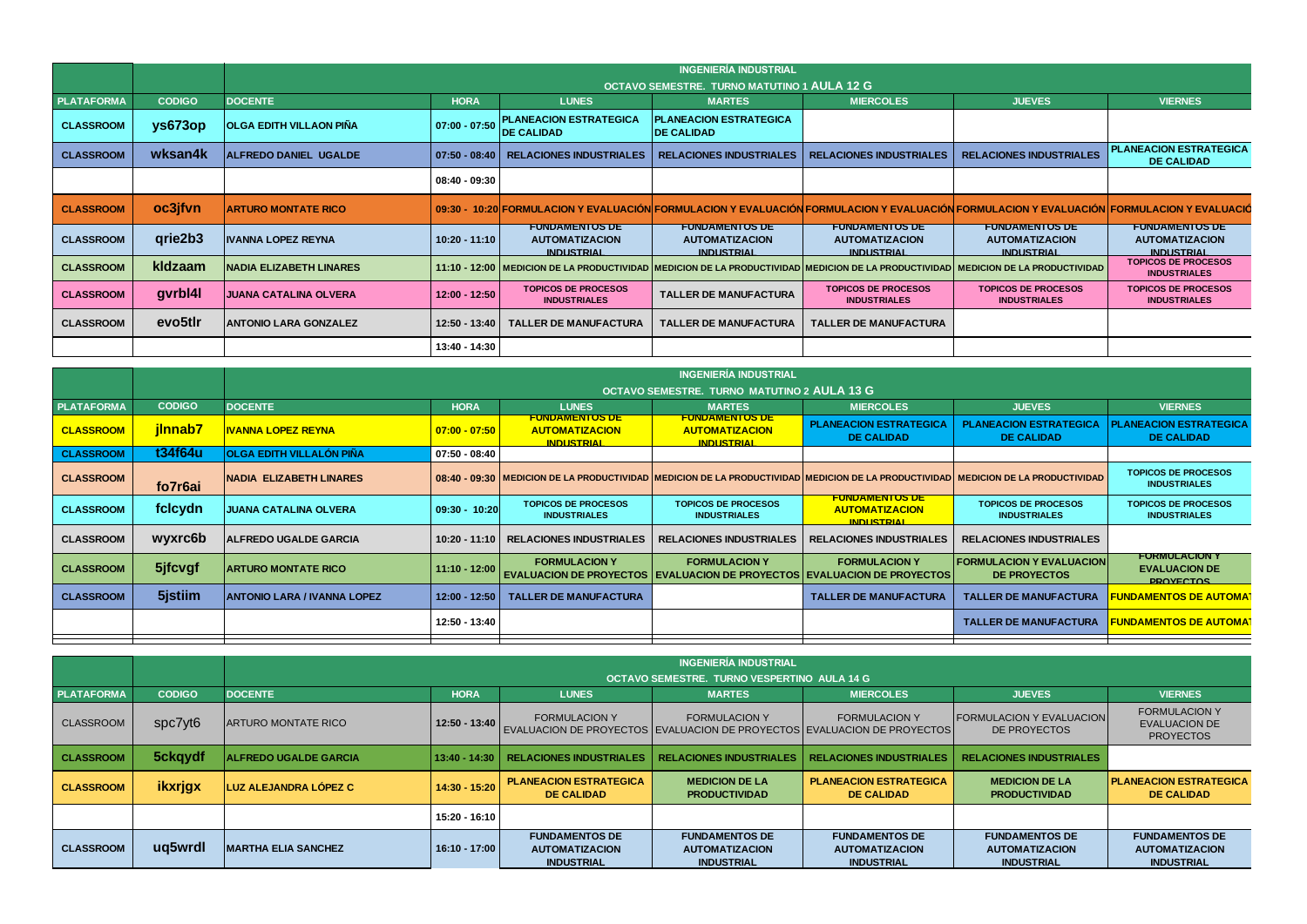| <b>CLASSROOM</b> | <u>uu4ss4i </u> | <u> VICTOR MANUEL MARCOS MARTINEZ</u> | $17:00 - 17:50$ | <b>TOPICOS DE PROCESOS</b><br><b>INDUSTRIALES</b> | <b>TOPICOS DE PROCESOS</b><br><b>INDUSTRIALES</b> | <b>MEDICION NDE LA</b><br><b>PRODUCTIVIDAD</b>    | <b>TALLER DE MANUFACTURA</b> | <b>TALLER DE MANUFACTURA</b> |
|------------------|-----------------|---------------------------------------|-----------------|---------------------------------------------------|---------------------------------------------------|---------------------------------------------------|------------------------------|------------------------------|
| <b>CLASSROOM</b> | <b>Izitklw</b>  | <b>ADRIANA MARGARITA MORALES</b>      | $17:50 - 18:40$ | <b>TOPICOS DE PROCESOS</b><br><b>INDUSTRIALES</b> | <b>TOPICOS DE PROCESOS</b><br><b>INDUSTRIALES</b> | <b>TOPICOS DE PROCESOS</b><br><b>INDUSTRIALES</b> | <b>TALLER DE MANUFACTURA</b> |                              |
| <b>CLASSROOM</b> | gxgn4oa         | <b>JUAN CARLOS SEGURA</b>             | 18:40-19:30     | <b>MEDICION DE LA</b><br><b>PRODUCTIVIDAD</b>     | <b>TALLER DE MANUFACTURA  </b>                    |                                                   |                              |                              |
|                  |                 |                                       | 19:30 - 20:20   |                                                   |                                                   |                                                   |                              |                              |

REV. 0 DC-FT-04